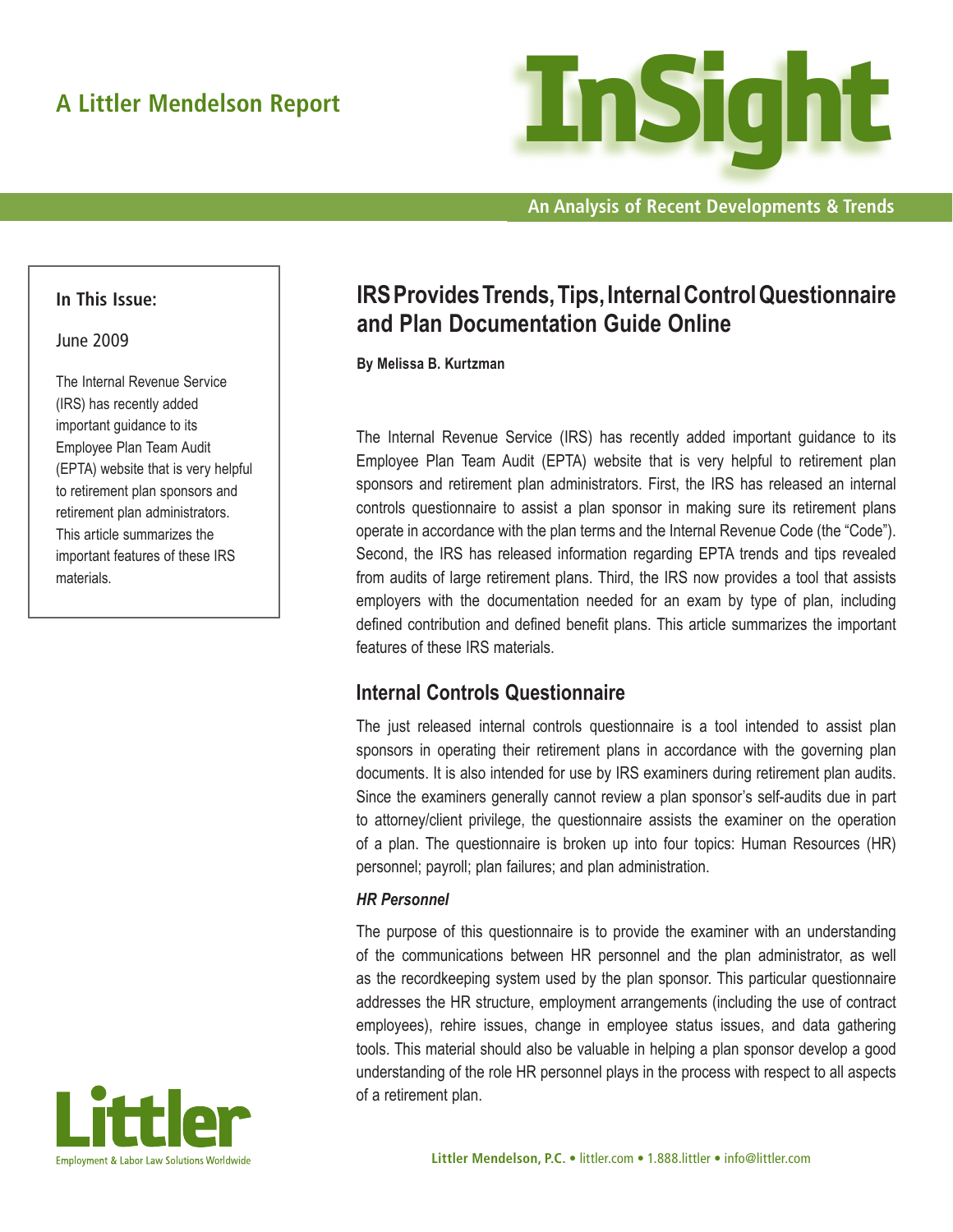#### *Payroll*

The purpose of this questionnaire is to provide the examiner insight as to how payroll is handled and communicated to the plan administrator and whether the plan sponsor is able to ensure that the data is communicated correctly to the plan administrator. The payroll questionnaire contains 27 questions, many with multiple subquestions. In particular, examiners review the types of payroll services used, the medium for payroll transfers, record retention issues, and payroll control issues. Inconsistent and sloppy payroll practices will lead to further inquiries and possible sanctions if the payroll contributed to the plans at issue cannot be reconciled properly. A plan sponsor's review of this questionnaire should be helpful in its efforts to strengthen any weaknesses in its payroll procedures.

#### *Plan Failures*

This questionnaire involves the review of plan operational or plan form failures to determine whether the plan sponsor made adequate corrections and changed its procedures so that errors are less likely to occur. Examiners review whether the self corrections sponsors make to their plans follow the procedures outlined under the Employee Plans Compliance Resolution System (EPCRS) (as set out in Rev. Proc. 2008-50). Based on the questions set out in the questionnaire, plan sponsors should prepare self-correction memoranda that follow the correction guidance for determining whether errors were self correctable and state the methods for the correction. If the examiner determines that the errors are not self correctable, costly penalties may be imposed. Self audits can, if handled properly, be performed under attorney-client privilege. This enables the plan sponsor to take steps to correct problems, and, as a result, be in a far better position in the event of a subsequent examination.

#### *Plan Administration*

The purpose of the Plan Administration questionnaire is to allow examiners to understand the processes in place between the plan sponsor and its service providers. Many plan administrative functions are outsourced to third-party vendors. The examiner will review all plan administrative functions to ensure that they are being handled adequately and that nothing is falling through the cracks due to the outsourcing. In addition to the normal plan documentation, examiners review service provider contracts, including record keeper, trustee, custodian, actuary, and consultant contracts. The IRS is keenly aware that most retirement plans are being serviced by many parties even though the plan sponsor is responsible for the ultimate plan administration.

Based on the exhaustive list of exam questions, plan sponsors should review all vendor contracts to identify what services are being provided, to confirm that no administrative duties are lacking, and to ensure that all features of the plan are being monitored on a timely basis.

## **Tips and Trends on Retirement Plan Compliance**

The IRS EPTA Program website contains numerous examples of plan errors found in examinations of large plans and in voluntary submissions. This material also provides guidance regarding appropriate solutions for such errors.

The site categorizes the trends by plan types, including 401(k) plans, defined benefit plans, multiemployer plans, 403(b) plans, 457 plans, and other governmental plans. The site also has a category for common errors across all plan types. Moreover, the site links sponsors to a taxpayer documentation guide, videos from the IRS about their mission, and checklists that assist in finding, fixing, and avoiding plan errors. The Tips and Trends site is extremely useful for assisting plan sponsors with all types of plan compliance issues.

## **Taxpayer Documentation Guide**

The Taxpayer Documentation Guide was developed by EPTA agents and outside practitioners to provide a comprehensive list of documents needed for a full and proper examination of issues identified for an audit. The guide also helps plan sponsors determine the nature and scope of documentation and other information that should be maintained and readily available in the event a plan is subject to an IRS examination. There are separate guides for defined contribution and defined benefit plans, each of which covers the life cycle